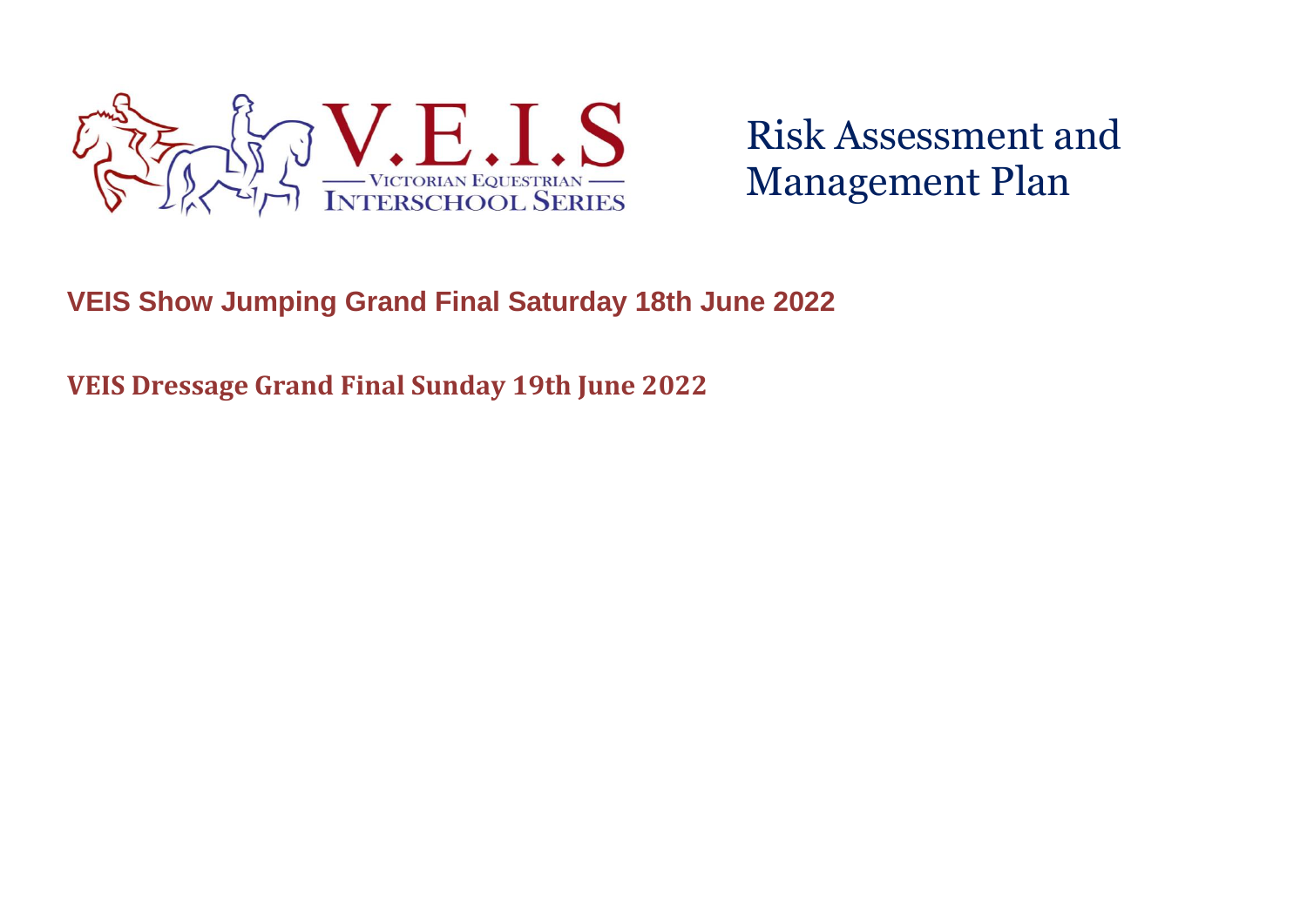#### General instructions

- 1. Complete **Event Details** on page 3. Where relevant, copies of certificates of competency and insurance details should be supplied with this document.
- 2. Consider the **Risk Assessment Matrix** on page 4:
	- a. List each Task/Activity involved in the Event.
	- b. Referring to the **Risk Rating Matrix** on page 4, assess the risk for each Task/Activity.
	- c. Complete the controls in place and the additional controls required for each Task/Activity:
		- If the risk is judged to be extreme, the activity should not be undertaken unless very strong controls and extreme supervision is in place.
		- If the risk is judged to be high, the activity must ensure further controls are in place. The activity should be cancelled if circumstances (such as weather) alter in a way that may increase risk.
- 3. The **Emergency Response Plan** should be communicated to all organising committee, judges and stewards
- 4. The Event **Safety Checklist** should be completed by the Safety Officer on the day
- 5. The Event Director/ Coordinator for the event should call **a meeting** of the committee to ensure the Risk Assessment and Management Plan process is complete and all officials are aware of any procedure.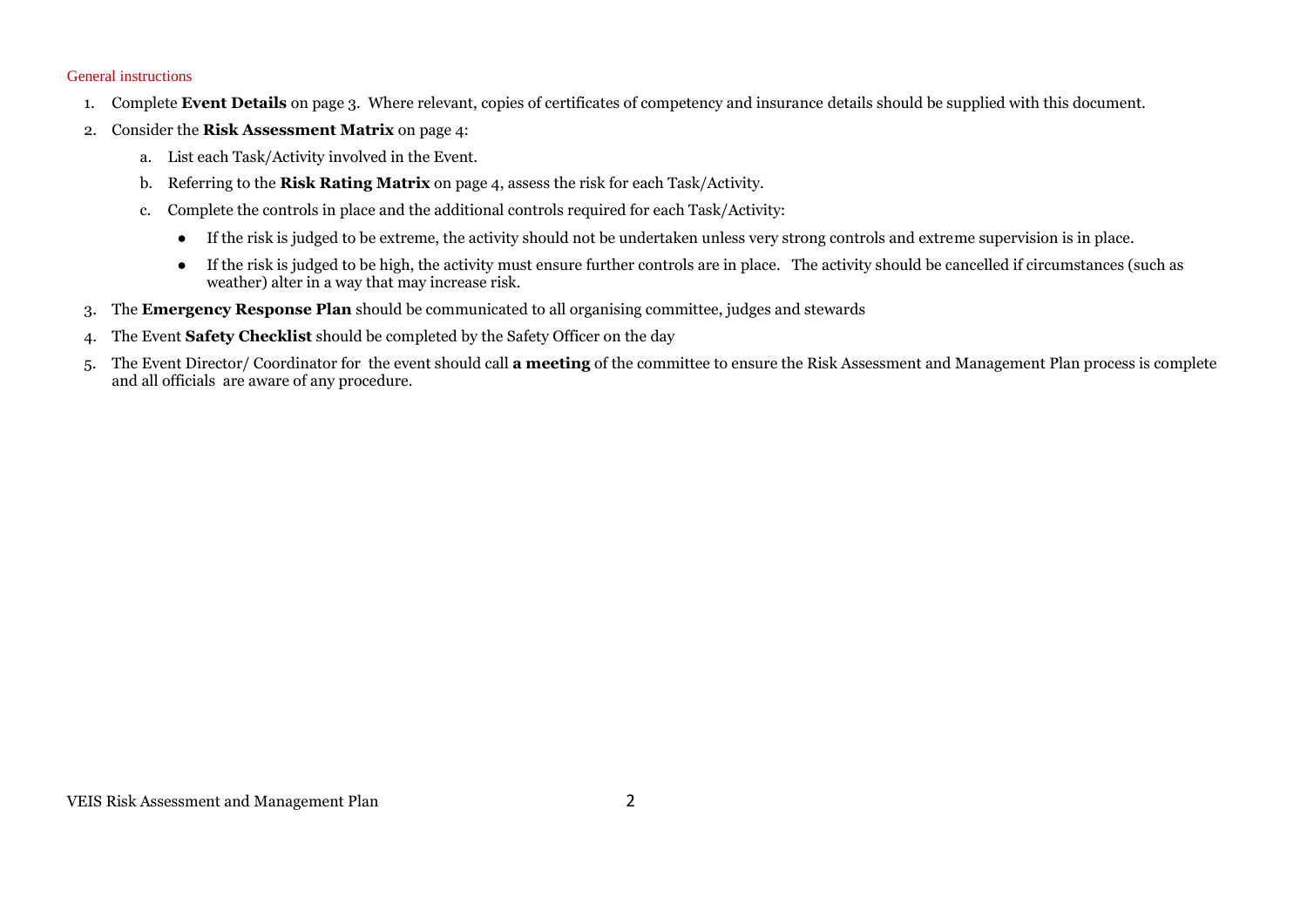### Event name: VEIS Grand Finals

| Date of Assessment                      | June 1st                                                                                                                                                                         |
|-----------------------------------------|----------------------------------------------------------------------------------------------------------------------------------------------------------------------------------|
| Affiliation                             | Equestrian Victoria                                                                                                                                                              |
| Date $(s)$                              | Saturday 18th June Show Jumping<br>Sunday 19th June Dressage                                                                                                                     |
| Location                                | Werribee Park National Equestrian Centre K Road Werribee                                                                                                                         |
| Nearest Hospital (Include Phone Number) | Werribee Hospital<br>300 Princes Highway Werribee<br>PH (03) 8754 3000<br>The Alfred Hospital<br>55 Commercial Rd<br>Prahran VIC 3181<br>Phone: 03 9076 2000<br>$(03)$ 5986 0666 |

#### Briefly describe the event and its context

Interschool riders will compete in jumping and dressage competitions hosted by the VEIS Committee and volunteers. Both events are held at Werribee Park, a purpose built national level equestrian centre. Riders compete at the level of their choice in age groups and at primary or secondary level. Dressage is in enclosed arenas supervised by one or two judges. Show jumping courses are designed and built by qualified course builders. Qualified judges are in each ring. A parent/adult guardian will drive their own child and horse to the competition and remain throughout. First aid to paramedic level is in attendance at the event. A mobile vehicle is able to move to an incident site with two qualified medics. The nearest medical help is Werribee Hospital. There is ambulance access and emergency helicopters are able to land at the venue. A national standard veterinary hospital is located in Princes Highway Werribee. All riders who have any fall from the horse, no matter how minor, must attend First aid and gain clearance

All riders and parents/guardians must abide by the safety rules as required by Equestrian Victoria and the organisers of the competition. They must also abide by Equestrian Federation Australia Regulations for Dressage and Show jumping. It is a condition of entry that all riders carry insurance for horse and rider.

The venue WPNEC and Equestrian Victoria have registered the event in line with government Covid requirements and follow the mandated Covid plans. Entrants to the venue are recorded. WPNEC QR code check in will be used. This is a Child Safe event with an appointed Child Safe Officer. Permission for photography and medical alerts are requested through the online entry system. All Photographers are registered with a check through Equestrian Victoria. Judges and stewards who are not in attendance with riders have a current WWCC.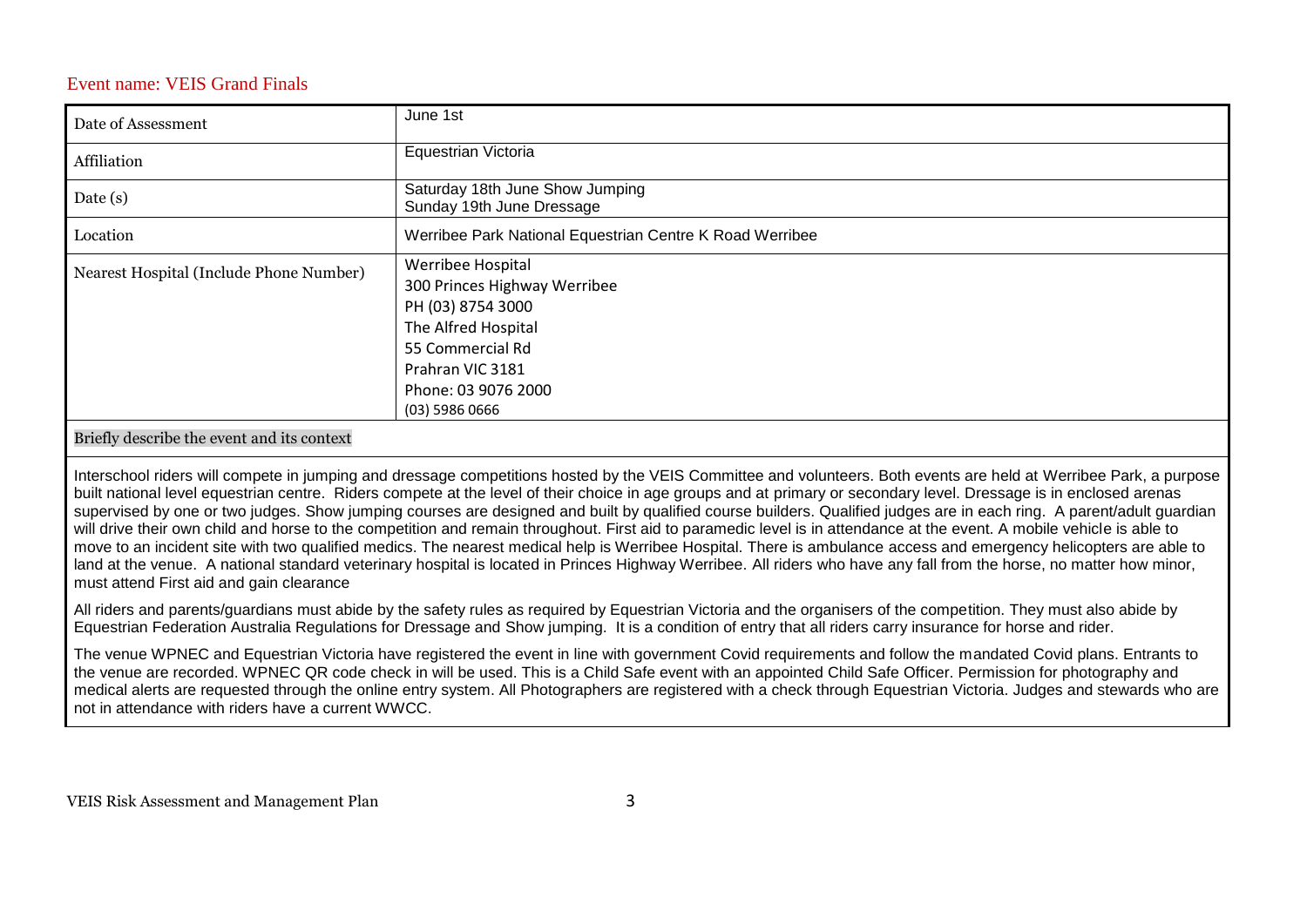# Risk Rating Matrix (Likelihood x Consequence = Risk Rating)

| Likelihood            | Consequence |          |                |                |                |  |  |  |  |
|-----------------------|-------------|----------|----------------|----------------|----------------|--|--|--|--|
|                       | Low         | Minor    | Moderate       | High           | Extreme        |  |  |  |  |
| <b>Almost Certain</b> | Moderate    | High     | <b>Extreme</b> | <b>Extreme</b> | <b>Extreme</b> |  |  |  |  |
| Likely                | Low         | Moderate | High           | <b>Extreme</b> | <b>Extreme</b> |  |  |  |  |
| Possible              | Low         | Low      | Moderate       | High           | <b>Extreme</b> |  |  |  |  |
| Unlikely              | Low         | Low      | Low            | Moderate       | High           |  |  |  |  |
| Rare                  | Low         | Low      | Low            | Low            | Moderate       |  |  |  |  |

### Legend

| Likelihood               | <b>Description</b>                                        | Consequence    | <b>Description</b>                                |
|--------------------------|-----------------------------------------------------------|----------------|---------------------------------------------------|
| <b>Almost</b><br>Certain | The event will occur in most<br>circumstances             | Low            | No obvious injury or illness                      |
| Likely                   | The event may occur in most<br>circumstances              | Minor          | First aid treatment for minor cuts<br>and bruises |
| <b>Possible</b>          | The event should occur at some time                       | Moderate       | Likely to result in time off                      |
| <b>Unlikely</b>          | The event could occur at some time                        | High           | Extensive serious injury                          |
| Rare                     | The event will only occur in<br>exceptional circumstances | <b>Extreme</b> | Fatality                                          |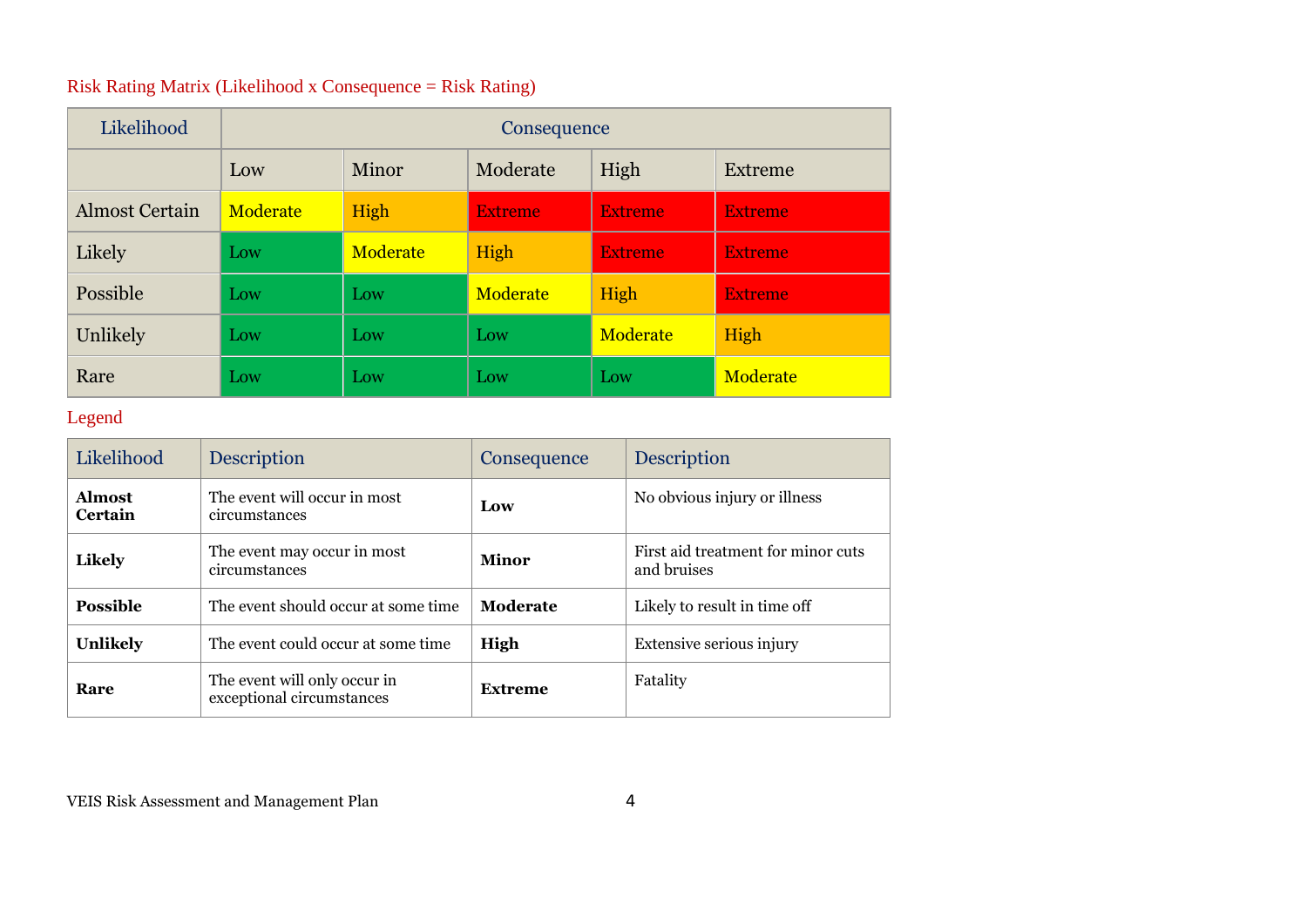This page is used to be more specific about each of the hazards identified in Section 3 to review the existing safety controls and to assess, minimise and manage the risks they pose. Please see Equestrian Australia policies and the VEIS Guidelines for hosting an event

| Task/Activity                   | <b>Risk/Hazard details</b>                                                                                                                                                                                                                                                                                                                | <b>Risk</b><br>level | <b>Current controls</b>                                                                                                                                                                                                                                                                                                                                                                                                                                              | Other controls<br>required                                                                                                                                       | Person<br>responsible                                                                   |
|---------------------------------|-------------------------------------------------------------------------------------------------------------------------------------------------------------------------------------------------------------------------------------------------------------------------------------------------------------------------------------------|----------------------|----------------------------------------------------------------------------------------------------------------------------------------------------------------------------------------------------------------------------------------------------------------------------------------------------------------------------------------------------------------------------------------------------------------------------------------------------------------------|------------------------------------------------------------------------------------------------------------------------------------------------------------------|-----------------------------------------------------------------------------------------|
| <b>COVID PLAN</b>               | Contact with infected<br>persons<br>Spread of contagious<br>disease<br>Severe illness of attendees                                                                                                                                                                                                                                        | Mod                  | WPNEC Venue Plan if needed<br>Event organisers plan as directed by<br>Equestrian Victoria<br>All entrants to venue registered<br>Signage at venue and information<br>emails to families with draw if needed                                                                                                                                                                                                                                                          | Entrants informed of<br>any Event Covid Plan<br>Hygiene<br>Social distancing                                                                                     | Equestrian Victoria<br>Event management<br>Parents/riders                               |
| <b>Bush Fire/Code Red Alert</b> | If the competition takes<br>place in the 'Bushfire<br>Season' and in an area<br>where fire lighting<br>restrictions are in place.<br>There may have been dry<br>conditions<br>A Bushfire moves through<br>the region causing<br>damage to the natural<br>environment and potential<br>damage to the man-made<br>environment and potential | Mod                  | Parent/guardians to be aware of the<br>guidelines as set by WPNEC/Equestrian<br>Victoria related to Fire Plan/evacuation<br>of the venue and be under the guidance<br>and instruction from Fire Brigade<br>Officers in attendance should a fire<br>occur. Competition will be cancelled if<br>fires in the area.<br>Event committee to Monitor the Bureau<br>of Meteorology weather conditions<br>throughout the day of activity.<br>Event committee to monitor Fire | The venue is purpose<br>built with many areas<br>clear of vegetation<br>It is an evacuation<br>centre<br>NOT RELEVANT AT<br>TIME OF THESE<br><b>COMPETITIONS</b> | Equestrian<br>Victoria/WPNEC<br>Management team<br><b>Event Organising</b><br>Committee |
|                                 | damage to students.                                                                                                                                                                                                                                                                                                                       |                      | Authority and news websites/phone app<br>during days where potential fire weather<br>conditions may prevail.<br>Event committee to cancel an Equestrian<br>event if the access to the venue or the<br>competition is in an area where the<br>likelihood of fire moves from unlikely to                                                                                                                                                                               |                                                                                                                                                                  | <b>Event Organising</b><br>Committee                                                    |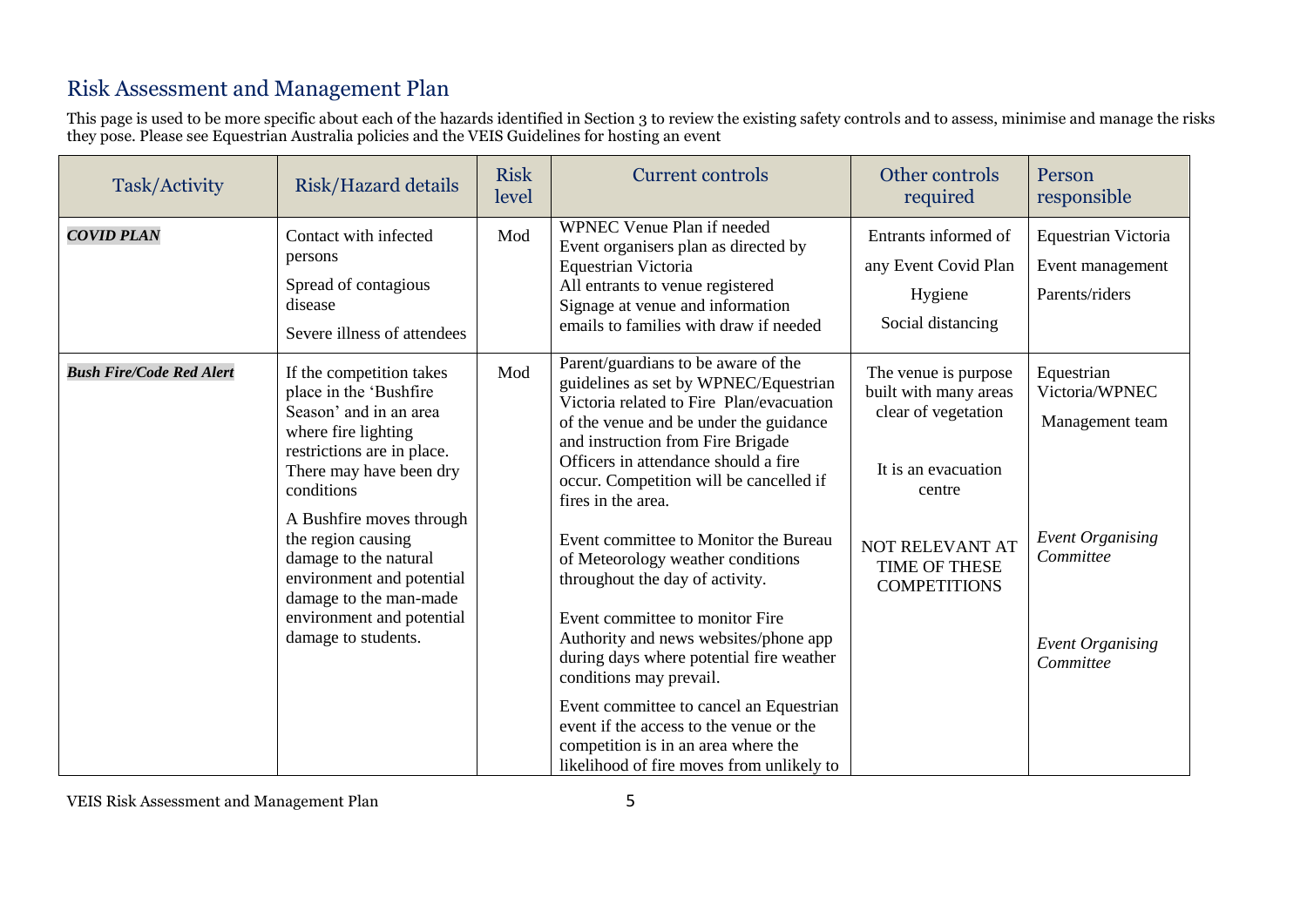|                                      |                                                                                  |     | possible and above. Cancellation on days<br>where Fire Authorities Code Red Alert<br>warning issued.<br>Follow WPNEC evacuation plan.                                                                                      |                                                                                                                            |                                                                                            |
|--------------------------------------|----------------------------------------------------------------------------------|-----|----------------------------------------------------------------------------------------------------------------------------------------------------------------------------------------------------------------------------|----------------------------------------------------------------------------------------------------------------------------|--------------------------------------------------------------------------------------------|
| <b>Bushfire Season</b>               | Smoke from fires<br>travelling to this area<br>Breathing problems                | Mod | Organisers to monitor<br>Venue to check air quality<br>First aid to be aware of issues which<br>may occur<br>Event Organising Committee to discuss<br>with parents if air quality is very poor -<br>rider and horse safety | Cancellation of<br>sections of the<br>competition<br>NOT RELEVANT AT<br>THE TIME OF<br><b>THESE</b><br><b>COMPETITIONS</b> | <b>Event Organising</b><br>Committee<br>Parent/Guardian                                    |
| Use of facilities and<br>Equipment   | Unsafe areas, hazards,<br>tripping hazards power,<br>water, damaged<br>equipment | Low | Venue has responsible for reported work<br>defects and correction.<br>Any rings arenas checked prior to start<br>Equipment check for broken, unsafe<br>Any unsafe areas or hazards to have<br>blocked access               | Even Safety Check<br>prior to<br>commencement                                                                              | Venue WPNEC<br><b>Event Organising</b><br>Committee<br><b>VEIS Event Safety</b><br>Officer |
| Photography at Event                 | <b>Inappropriate Images</b><br>Publication of images                             | Low | Equestrian Victoria registers and<br>approves photographers.<br>High viz numbered vest<br>Approved event photographers only<br>allowed access. Must check in.                                                              | List of any riders with<br>photography<br>restrictions<br>Any publicity doesn't<br>link a rider with<br>personal details   | Equestrian Victoria<br><b>Event Organising</b><br>Committee                                |
| Attendance at event and<br>follow-up | Bullying including cyber.<br>Unwelcome post on social<br>media                   | Low | <b>Communication of EA Member</b><br>protection policy<br>Publication of VEIS Guidelines for<br>Child Safe Event including EA Code of<br>Conduct                                                                           | Child Safe Officer<br>present and contactable<br>after the event<br>Any reported incidents<br>acted upon                   | Equestrian Victoria<br><b>Event Organising</b><br>Committee<br>Child Safe Officer          |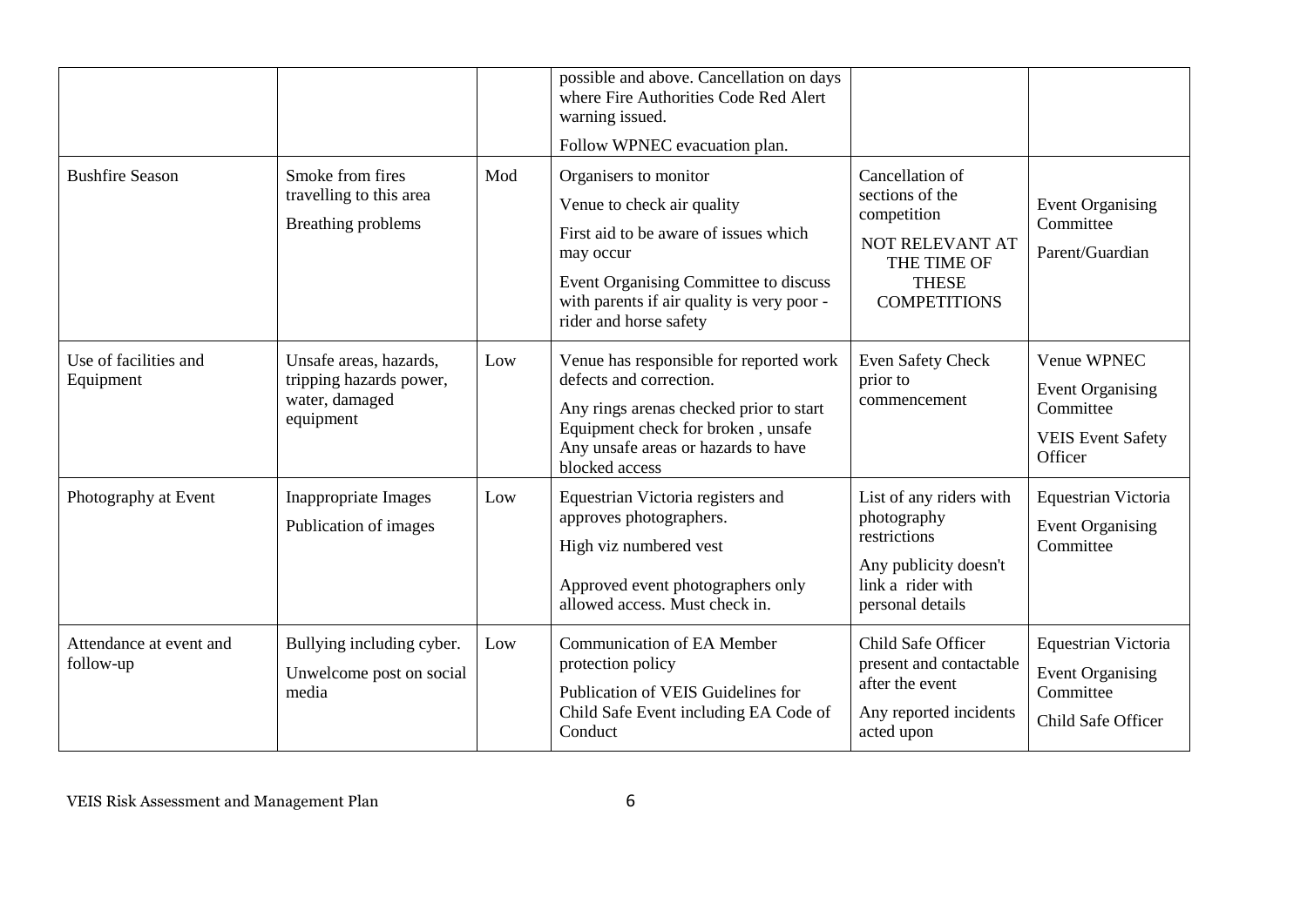| Purchase of food at the Event     | Food contamination<br>Personal illness                                                                                                                     | Low          | All food vendors at the event are<br>registered through WPNEC.                                                                                                                                                                                                                                                                                                                                                                                                                                                                                                                                                         | Close all food outlets if<br>there is an issue                                                                                                                              | <b>WPNEC</b><br><b>Event Organising</b>                                                                                        |
|-----------------------------------|------------------------------------------------------------------------------------------------------------------------------------------------------------|--------------|------------------------------------------------------------------------------------------------------------------------------------------------------------------------------------------------------------------------------------------------------------------------------------------------------------------------------------------------------------------------------------------------------------------------------------------------------------------------------------------------------------------------------------------------------------------------------------------------------------------------|-----------------------------------------------------------------------------------------------------------------------------------------------------------------------------|--------------------------------------------------------------------------------------------------------------------------------|
|                                   |                                                                                                                                                            |              | They must carry the required insurance<br>and food handling certification                                                                                                                                                                                                                                                                                                                                                                                                                                                                                                                                              |                                                                                                                                                                             | Committee                                                                                                                      |
| Riding/attendance at the<br>event | Injury to rider from fall,<br>kick etc. to head area<br>Concussion                                                                                         | Mod-<br>High | All riders to wear correct riding gear<br>including safety approved helmet whilst<br>riding.<br>Designated First Aid supplied with<br>training in concussion protocols in junior<br>sport. Ambulance will be called if<br>required.                                                                                                                                                                                                                                                                                                                                                                                    | Emergency helicopter<br>landing available at<br>venue<br><b>ALL FALLS OF</b><br><b>RIDER MUST BE</b><br><b>CHECKED BY FIRST</b><br><b>AID AND CLEARED</b><br><b>TO RIDE</b> | Parent/Guardian<br><b>Event Organising</b><br>Committee                                                                        |
| Riding/attending at the event     | Injury to rider -e.g. kick<br>by horse, bite by horse,<br>pushed over by horse<br>Injury by horse to<br>spectator-e.g. horse runs<br>into spectator/parent | Mod-<br>High | All riders to wear correct riding gear<br>including safety approved helmet and<br>riding boots.<br>Riding rings are enclosed. Mobile phone<br>for emergency contact on hand. There<br>will be a parent or responsible adult<br>present with riders at all times.<br>Designated First Aid supplied.<br>Ambulance will be called if required.<br>If an injury occurs first aid and parent<br>will make an initial assessment about the<br>injury. In the case of a minor impact and<br>the rider is capable and fit to continue in<br>the activity, this decision will be made<br>upon the recommendations of first aid. | Emergency helicopter<br>landing available at<br>venue<br><b>ALL FALLS OF</b><br><b>RIDER MUST BE</b><br><b>CHECKED BY FIRST</b><br><b>AID AND CLEARED</b><br><b>TO RIDE</b> | Parent/Guardian<br><b>Event Organising</b><br>Committee<br><b>Emergency Medical</b><br><b>Response Team</b><br>Parent/Guardian |
| Riding at the event               | <b>Storm Danger</b>                                                                                                                                        | Low          | Competitions will be outside on purpose<br>built arenas- a decision will be made to<br>cancel parts of the competition if an                                                                                                                                                                                                                                                                                                                                                                                                                                                                                           |                                                                                                                                                                             | <b>Event Organising</b><br>Committee                                                                                           |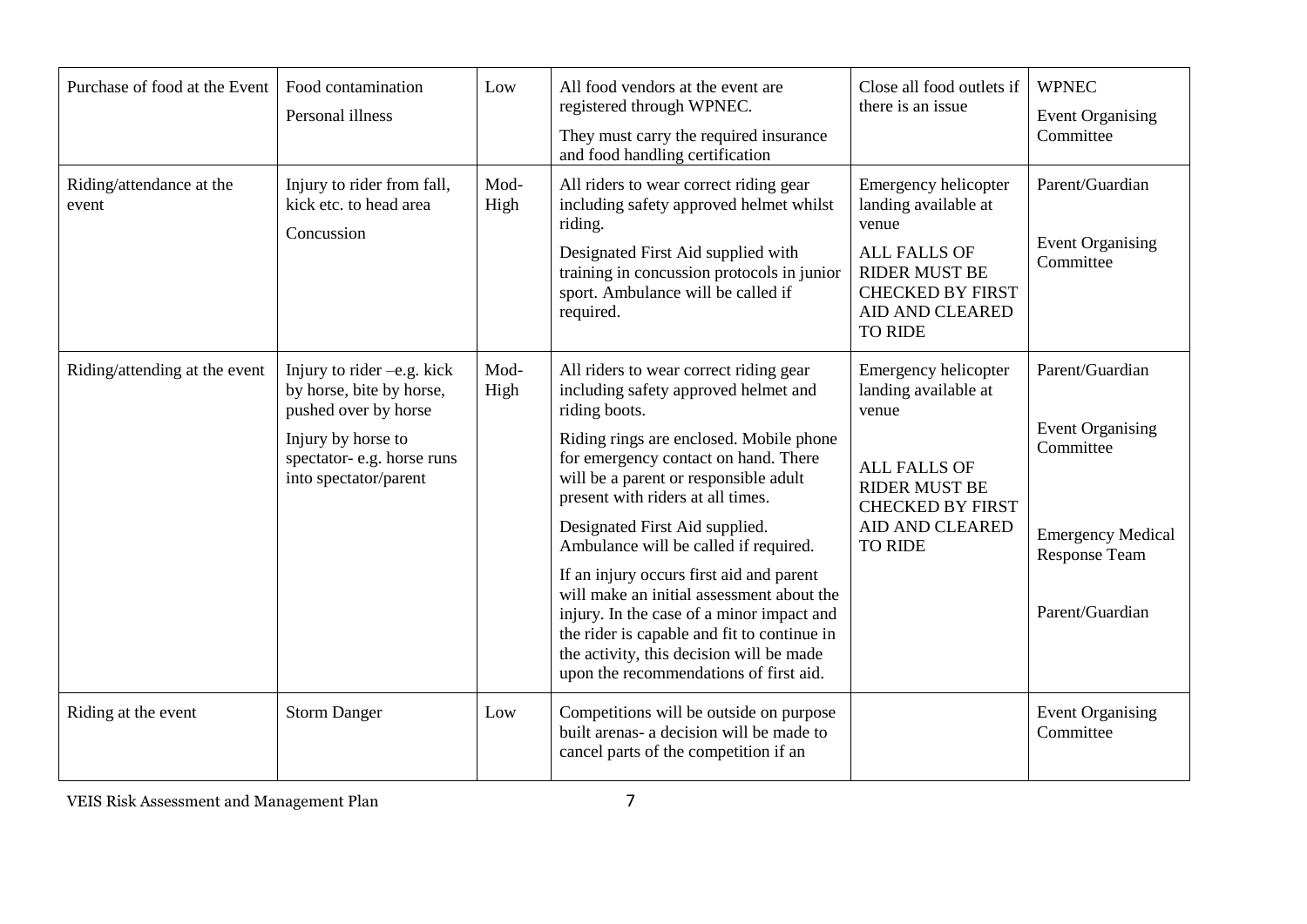|                                              |                                                                                                              |     | electrical storm is expected.                                                                                                                                                                                                                                                                                                                                                                                                                                                             |                                                                                                                                                                                       | Parent/Guardian                                                                          |
|----------------------------------------------|--------------------------------------------------------------------------------------------------------------|-----|-------------------------------------------------------------------------------------------------------------------------------------------------------------------------------------------------------------------------------------------------------------------------------------------------------------------------------------------------------------------------------------------------------------------------------------------------------------------------------------------|---------------------------------------------------------------------------------------------------------------------------------------------------------------------------------------|------------------------------------------------------------------------------------------|
|                                              |                                                                                                              |     | The competition will cease if thunder<br>and lightning. Move away from any trees<br>and dismount from horse.<br>Parent/guardian of riders to take<br>responsibility for riders.                                                                                                                                                                                                                                                                                                           |                                                                                                                                                                                       |                                                                                          |
| Participation and attendance<br>at the event | Personal Illness during<br>competition.<br>Competitor becomes<br>unwell.                                     | Low | Designated First Aid supplied by<br>organisers.<br>Mobile phone for emergency contact on<br>hand. There will be a parent or<br>responsible adult present with student<br>riders. First aid in attendance,<br>Ambulance will be called if required.<br>Event Organising Committee to be<br>aware of any risks from rider personal<br>details                                                                                                                                               |                                                                                                                                                                                       | <b>Emergency Medical</b><br><b>Response Team</b><br><b>Event Organising</b><br>Committee |
| Participation and attendance<br>at the event | Allergic reaction to<br>allergen<br>Changes to normal<br>respiratory function -<br><b>Allergic Reactions</b> | Mod | Paramedic level first aid in attendance<br>Riders with known anaphylactic<br>reactions to food or stings identified on<br>entry. Epipen to be carried by<br>rider/parent.<br>Supervising judges, stewards have<br>mobile phones at competition.<br>Emergency telephone numbers<br>accessible.<br>On site first aid to be called. Monitor<br>Airway, Breathing and Circulation.<br>Administer single shot adrenaline as<br>required. Perform Cardiopulmonary<br>Resuscitation as required. | <b>Medical alerts</b><br>requested on entry<br>and information<br>communicated to<br><b>First Aid</b><br>All parents present<br>Emergency helicopter<br>Landing available at<br>venue | Parent/Guardian<br><b>Emergency Medical</b><br><b>Response Team</b>                      |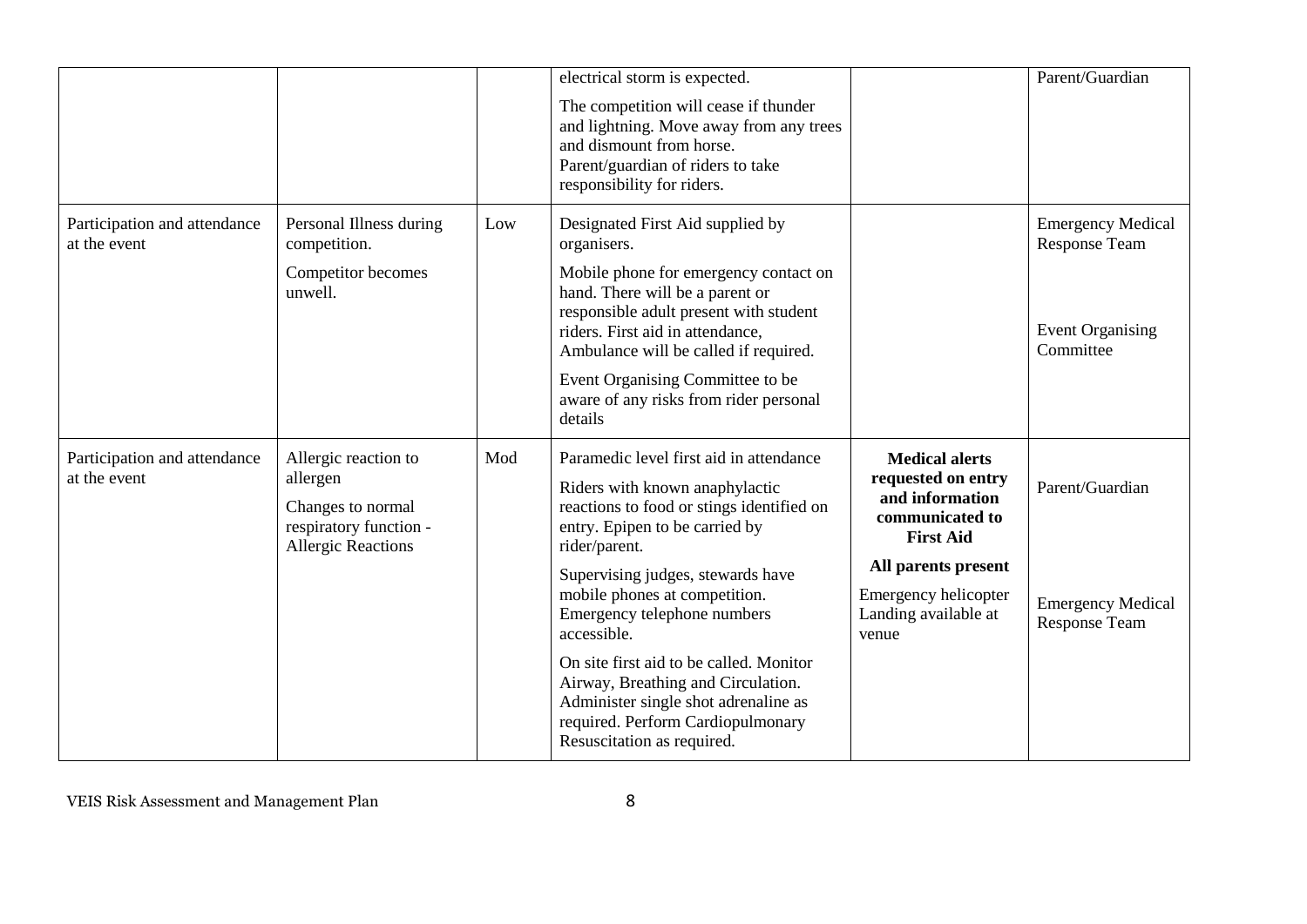| Riding in each competition<br>section | Horse Riding Incident<br>Horse shies, horse slips,<br>rider loses balance-Fall of<br>rider<br>Horse slips, horse stops<br>suddenly-Fall of horse<br>Disobedient horse-<br>bolting, rider bucked off | Mod                             | Paramedic level first aid in attendance<br>Ring stewards to limit horse in warm up<br>There will be a parent or responsible<br>adult present with all riders. Mobile<br>phone for emergency contact on hand.<br>Ambulance or Vet services will be called<br>if required.<br>Approved course builders and judges.<br>Removal of rider from competition if<br>deemed to be unsafe.<br>Qualified judges who can assess safety<br>of riding areas.<br>Helmets are compulsory for riders<br>Dressage and Jumping in an enclosed<br>arena one rider at a time. Qualified<br>judges overseeing<br>Rider to be removed from competition if<br>deemed unsafe | Emergency helicopter<br>Landing available at<br>venue           | Parent<br><b>Event Organising</b><br>Committee<br>Judges<br><b>Event Organising</b><br>Committee<br>Judges |
|---------------------------------------|-----------------------------------------------------------------------------------------------------------------------------------------------------------------------------------------------------|---------------------------------|-----------------------------------------------------------------------------------------------------------------------------------------------------------------------------------------------------------------------------------------------------------------------------------------------------------------------------------------------------------------------------------------------------------------------------------------------------------------------------------------------------------------------------------------------------------------------------------------------------------------------------------------------------|-----------------------------------------------------------------|------------------------------------------------------------------------------------------------------------|
| Competing at venue                    | Hypothermia                                                                                                                                                                                         | Mod                             | Students to be reminded about putting<br>on extra layers when not competing,<br>Parent to be aware of the location of first<br>aid<br>Judges/ Stewards have on site first aid<br>contact number available to them.                                                                                                                                                                                                                                                                                                                                                                                                                                  | <b>See VEIS Adverse</b><br><b>Weather Guidelines</b>            | <b>Event Organising</b><br>Committee<br>Parents                                                            |
| Competing at venue                    | <b>Threat to child/Missing</b><br>child<br>Child is removed from the<br>group by a known or                                                                                                         | $Low-$<br>Extrem<br>$\mathbf e$ | Gates at entry to venue, Long driveway<br>and boom gate.<br>All competitors have parent/guardian<br>attending                                                                                                                                                                                                                                                                                                                                                                                                                                                                                                                                       | <b>Appointed Child Safe</b><br>Officer and signage<br>displayed | <b>Event Organising</b><br>Committee<br>Parents                                                            |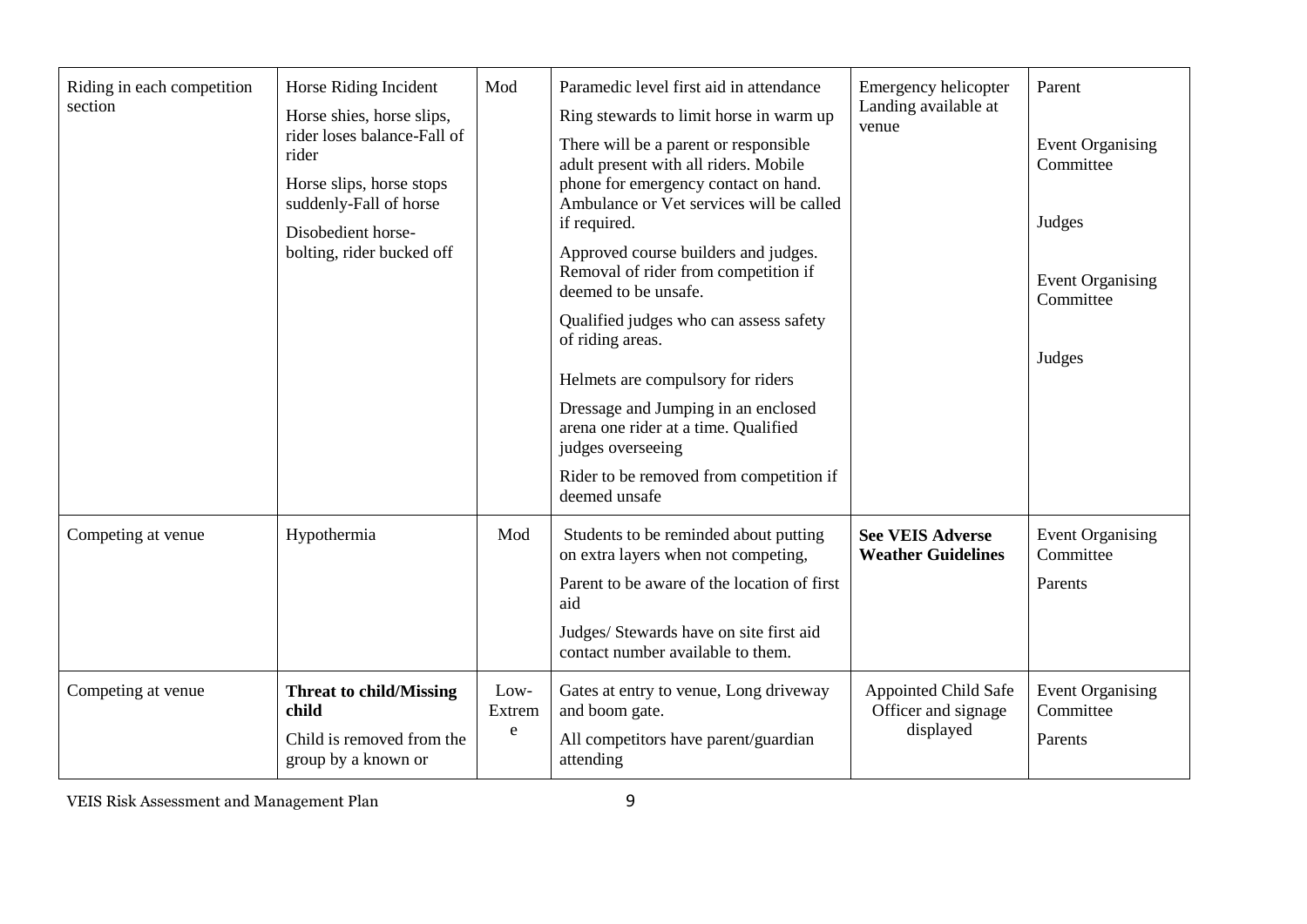|                            | unknown member of the<br>public.                                                                                                                                                           |                     | Event Organising Committee to have a<br>competitor list at the event and attendees<br>Contact the local police if any untoward<br>advances are made to students. Details<br>are recorded.                                                                                                                |                                                                                                         | <b>Event Organising</b><br>Committee                                                                                                       |
|----------------------------|--------------------------------------------------------------------------------------------------------------------------------------------------------------------------------------------|---------------------|----------------------------------------------------------------------------------------------------------------------------------------------------------------------------------------------------------------------------------------------------------------------------------------------------------|---------------------------------------------------------------------------------------------------------|--------------------------------------------------------------------------------------------------------------------------------------------|
| Competing in the event     | Venue and riding surface<br>conditions deteriorate due<br>to weather condition-<br>extreme heat, rain<br>flooding                                                                          | Low                 | Judges and stewards to assess the<br>competition areas and speak with<br>organisers re safety / moving of arenas<br>Qualified judges who can assess safety<br>of riding areas.<br>Organisers to inform riders of changes.                                                                                |                                                                                                         | <b>Event Organising</b><br>Committee<br>Judges<br><b>Event Safety Officer</b><br><b>Event Organising</b><br>Committee                      |
| Competing in the event     | <b>Physical Assault</b><br>Student experiences<br>physical assault by a<br>known or unknown<br>person.                                                                                     | Mod-<br>Extrem<br>e | Venue has secure entry gates<br>Contact the local police if any untoward<br>advances are made to students. Details<br>are recorded.                                                                                                                                                                      | All entrants to venue<br>recorded for tracing                                                           | <b>Event Organising</b><br>Committee                                                                                                       |
| Participation in the event | Changes to normal<br>respiratory function.<br>$A$ sthma – exercise<br>induced or<br>environmentally induced<br>asthma may result in<br>problems with breathing.<br><b>Anxiety Response</b> | Mod-<br>High        | Paramedic level first aid in attendance<br>Rider to be removed from the<br>competition if experiencing breathing<br>difficulties. Parent in attendance.<br>In the case of a student who is<br>experiencing significant changes to<br>normal respiratory function, attending<br>first aid will be called. | Any relevant alerts<br>noted on entry and<br>communicated to<br><b>First Aid</b><br>All parents present | <b>Event Organising</b><br>Committee<br>Parent<br><b>Emergency Medical</b><br><b>Response Team</b><br><b>Event Organising</b><br>Committee |
| Attendance at the event    | <b>Changes to normal</b><br>respiratory function -                                                                                                                                         | $Low -$             | Paramedic level first aid in attendance                                                                                                                                                                                                                                                                  | Any relevant alerts<br>noted on entry and                                                               | <b>Event Organising</b>                                                                                                                    |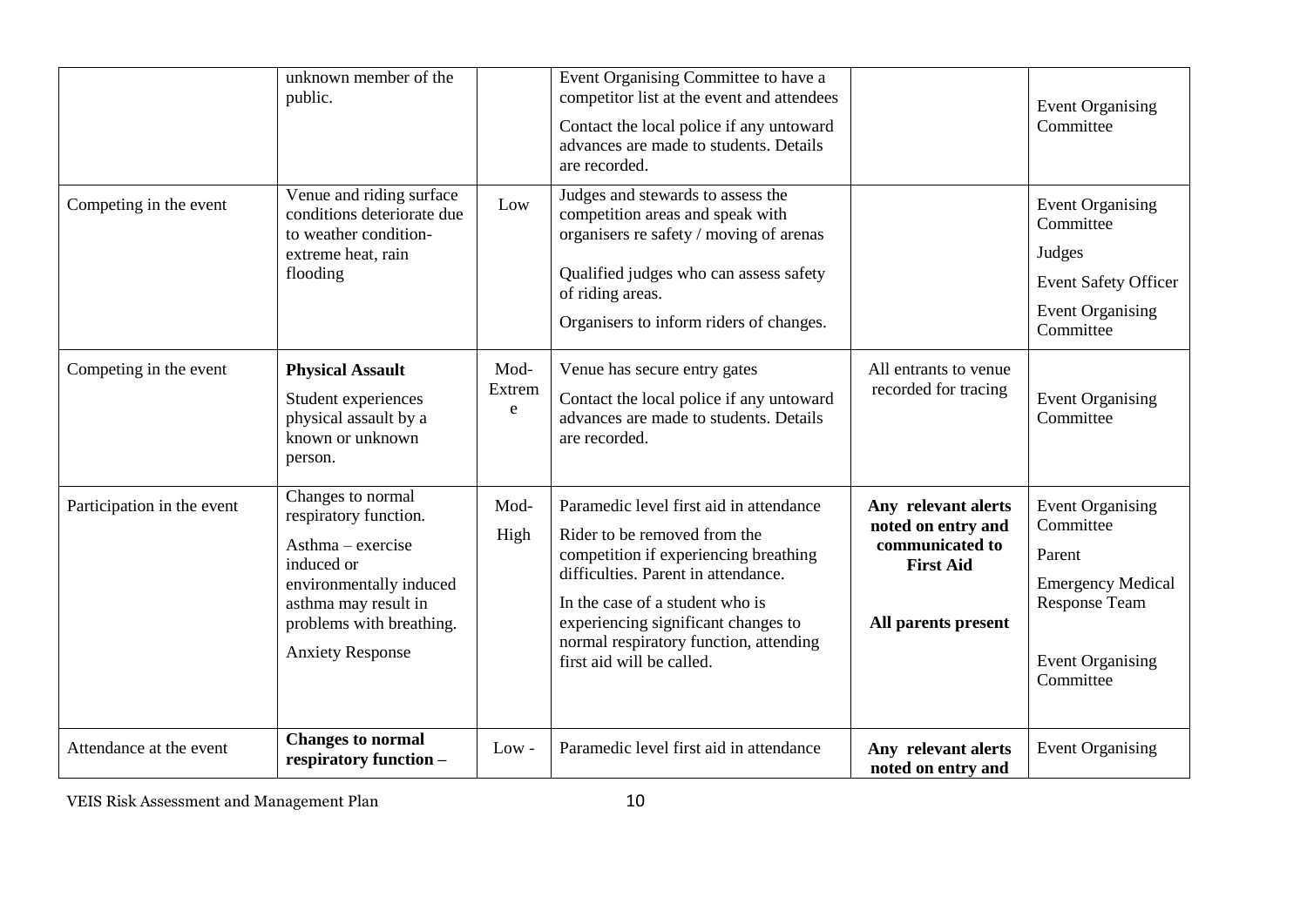|                         | <b>Cardiac Arrest</b><br>Cardiac Arrest of<br>Participant<br>Cardiac Arrest of Horse<br>Cardiac Arrest of<br>Coach/Parent | High                   | Location of defibrillator machine<br>identified.<br>In the case of a rider who is experiencing<br>significant changes to normal respiratory<br>function and/or chest pain, to assist to<br>transfer participant to seek advanced<br>medical care - contact emergency<br>services 000.<br>In the case of a horse experiencing | communicated to<br><b>First Aid</b><br>All parents present<br>Check defib location at<br>venue | Committee<br><b>Event Organising</b><br>Committee<br><b>Emergency Medical</b><br>Response Team<br>Parents |
|-------------------------|---------------------------------------------------------------------------------------------------------------------------|------------------------|------------------------------------------------------------------------------------------------------------------------------------------------------------------------------------------------------------------------------------------------------------------------------------------------------------------------------|------------------------------------------------------------------------------------------------|-----------------------------------------------------------------------------------------------------------|
|                         |                                                                                                                           |                        | difficulties – then on call veterinarian or<br>competitor's personal veterinarian<br>contacted for specialist advice.                                                                                                                                                                                                        |                                                                                                |                                                                                                           |
| Attendance at the Event | Critical Incident to<br>competitor/attendee                                                                               | $Low -$<br>Extrem<br>e | Serious Incident Management Plan<br>enacted if required.                                                                                                                                                                                                                                                                     | Contacts for police<br>emergency services                                                      | <b>Event Director</b><br><b>Emergency Medical</b><br><b>Response Team</b>                                 |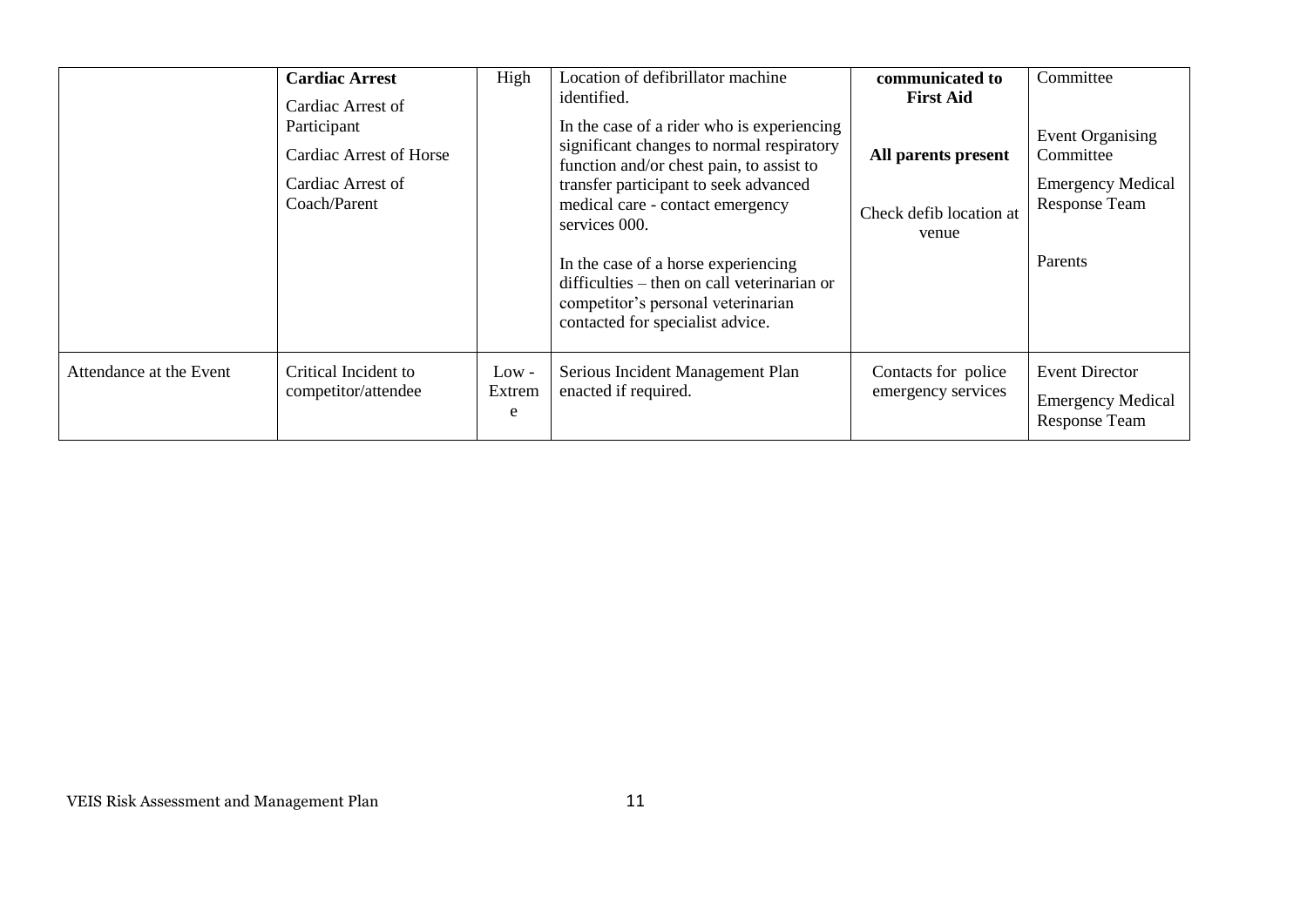

### Emergency Response and Communication Plan Proforma

The information supports the initial response to an incident and should form part of a more detailed emergency management plan.

### Features of the location

Describe the location and its geographic features *Purpose built equestrian venue accessed from major road* Gate to venue *Professionally set up arenas Enclosed riding arenas Parking areas for horse floats and vehicles Separate horse warm up areas* Horse and spectator areas

#### Communication with emergency support

Event set walkie talkies M*obile phone area. All families have mobile phone*

*Event Organising Committee has mobile phone*

*First aid has a phone.*

How will emergency services access the group at each location?

*Ambulance time 10 minutes from Werribee Clear entry access into WPNEC grounds Helicopter able to land All emergency services available in area*